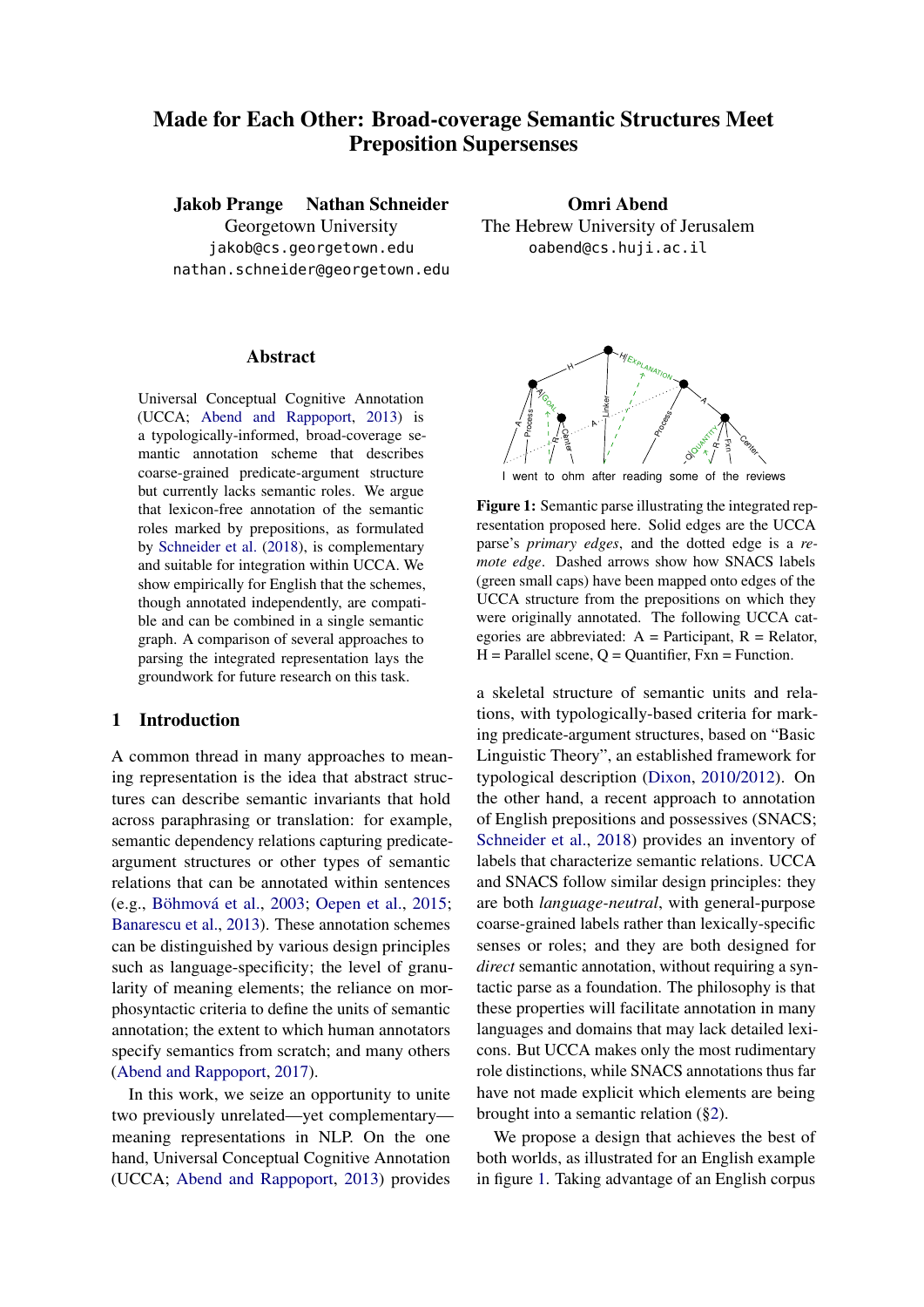that has been separately annotated for both UCCA and SNACS, as well as dependency syntax, we show that the SNACS role labels can be automatically integrated within UCCA structures over a range of syntactic constructions ([§3\)](#page-2-0). Then, we use this corpus to test pipelined, multitask, and joint approaches to parsing the integrated representation ([§4\)](#page-4-0). Our findings ([§5\)](#page-6-0) set the stage for future English parsers as well as multi- and cross-lingual extensions. [§6](#page-8-0) situates this work in the broader landscape of computational meaning representations.

Our main contributions are:

- a typologically-oriented broad-coverage linguistic representation that captures predicateargument structure and semantic roles, without reference to any lexicon;
- a procedure to **integrate** UCCA and (tokenlevel) SNACS annotations for particular sentences, mapping the SNACS labels to the appropriate edge in the UCCA structure, by which we create an integrated gold standard; and
- initial results for the integrated parsing task, comparing several alternatives that couple the learning/prediction of UCCA and SNACS in various ways. We find that optimizing for the two objectives jointly works best.

Data and code from these experiments are open-sourced to facilitate future work on this task.<sup>[1](#page-1-1)</sup>

### <span id="page-1-0"></span>2 Background

To better understand the distinctions that we expect to be captured by such a framework, consider the following examples:

- <span id="page-1-4"></span><span id="page-1-2"></span>(1) a. Her picture was on the wall.
	- b. Her speech was on security.

Despite parallel syntax and overlapping vocabulary, the sentences above vary in numerous aspects of meaning:

- The NPs *her picture* and *the wall* denote entities that stand in a certain locative relation to each other, as signaled by the preposition *on*.
- In contrast, the relation between *her speech* (which is an event, not an entity) and *security* is a different one, TOPIC, despite being signaled by

the same preposition.

This is made explicit in the German translations of these sentences:

- <span id="page-1-5"></span><span id="page-1-3"></span>(2) a. Ihr Bild hing an der Wand . Her picture hung at the wall .
	- b. Ihre Rede war über Sicherheit. Her speech was over security .

In addition, the possessive pronoun *her* (*ihr*/*ihre*) signals a prototypical POSSESSION relation in [\(1a\)/](#page-1-2) [\(2a\),](#page-1-3) but the core role of AGENT in [\(1b\)](#page-1-4)[/\(2b\).](#page-1-5)

As we can see, the natural lexical choices for expressing the LOCATION relation between the picture and the wall and the TOPIC relation in German have diverging literal translations to English. Thus, the empirical study of cross-linguistic commonalities and differences between form and meaning calls for a common metalanguage to describe the relations between mentioned events and entities, as marked by case and adpositions.

Our approach to such a representation consists of utilizing two existing semantic representations. UCCA ([§2.1\)](#page-1-6) captures the structure of predicateargument and head-modifier relations at a high level, crucially distinguishing units that evoke a scene (event or state) from other units. SNACS ([§2.2\)](#page-2-1) disambiguates semantic roles as signaled by adpositions and possessives, but only directly annotates a function word, without formalizing the semantic relation that it mediates.<sup>[2](#page-1-7)</sup> Both of these schemas have the guiding principle to be languageindependent, eschewing a lexicon and defining a closed inventory of semantic categories.

## <span id="page-1-6"></span>2.1 UCCA

UCCA is a semantic annotation scheme rooted in typological and cognitive linguistic theory. It aims to represent the main semantic phenomena in the text, abstracting away from syntactic forms. UCCA's foundational layer, which is the only layer annotated over text so  $far$ ,<sup>[3](#page-1-8)</sup> reflects a coarse-grained level of semantics that has been shown to be preserved remarkably well across translations [\(Sulem](#page-10-2) [et al.,](#page-10-2) [2015\)](#page-10-2). It has also been successfully used for improving text simplification [\(Sulem et al.,](#page-10-3) [2018b\)](#page-10-3),

<span id="page-1-1"></span><sup>&</sup>lt;sup>1</sup>Integrated data: [https://github.com/jakpra/](https://github.com/jakpra/ucca-streusle) [ucca-streusle](https://github.com/jakpra/ucca-streusle); parser code: [https://github.com/](https://github.com/jakpra/tupa) [jakpra/tupa](https://github.com/jakpra/tupa); the integration routine and evaluation scripts are being released as part of the UCCA PyPI package and under <https://github.com/jakpra/ucca>.

<span id="page-1-7"></span> $2$ Note that mapping between syntactic and semantic relations varies by construction: in *She spoke on security*, the semantic head of the relation between *spoke* and *security* corresponds to the syntactic head (the verb), whereas in *Her speech was on security*, UD treats *security* as the syntactic head ([§3\)](#page-2-0).

<span id="page-1-8"></span><sup>&</sup>lt;sup>3</sup>[Prange et al.](#page-10-4) [\(2019\)](#page-10-4) have proposed and piloted a coreference layer that sits above the foundational layer.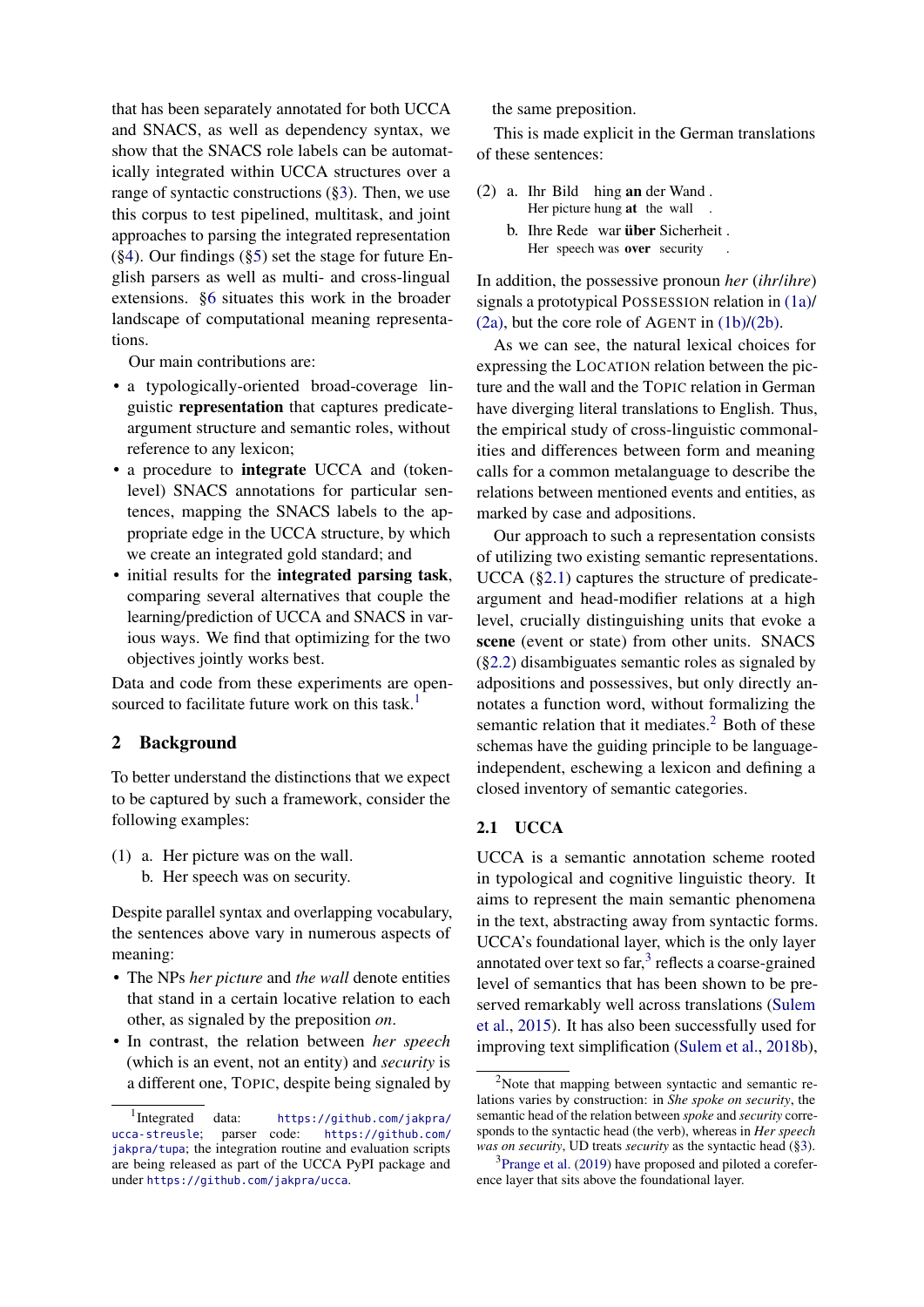as well as to the evaluation of a number of textto-text generation tasks [\(Birch et al.,](#page-9-5) [2016;](#page-9-5) [Sulem](#page-10-5) [et al.,](#page-10-5) [2018a;](#page-10-5) [Choshen and Abend,](#page-9-6) [2018\)](#page-9-6).

Formally, UCCA structures are directed acyclic graphs over units (nodes covering a subset of tokens). Atomic units are the leaves of the graph: individual tokens or unanalyzable MWEs. Nonterminal units represent larger semantic constituents, such as scenes and compositional participants/ modifiers. The example in figure [1](#page-0-0) has 5 nonterminal units. Each unit (save for the root) has a single incoming primary edge, and may also have incoming reentrant remote edges to express shared argumenthood. The primary edges of a UCCA structure thus form a tree, which along with the remote edges, forms a DAG.<sup>[4](#page-2-2)</sup>

Edges are labeled with one or more categories indicating a kind of semantic relationship. The small set of categories includes State and Process for static or dynamic scene predicates, respectively; Participant, Time, and Adverbial for dependents of scenes; Center for the head of a non-scene unit (usually an entity); and Elaborator and Quantity for modifiers of entities. Scenes can be semantic dependents (Participant of another scene, Elaborator of a non-scene). Multiple scenes at the same level are called Parallel Scenes, and connectives between them are Linkers.

UCCA makes a distinction between different functions of prepositions, the most common cases of which are: (1) phrasal verbs (e.g., "give up"), annotated as internally unanalyzable; (2) linkers between scenes; e.g., in figure [1,](#page-0-0) "after" links the going to ohm scene, and the reading scene); (3) main relations in scenes (e.g., "The apple tree is in the garden"); and (4) case markers within a scene or a participant, or *Relators* in UCCA terms (e.g., in figure [1,](#page-0-0) "to" and "of" are such markers).

However, apart from distinguishing temporal modifiers, the UCCA scheme does not provide any semantic role information: thus the analyses of "the dark wizard defeated by Gandalf" and "the dark wizard's defeat of Gandalf" are nearly isomorphic obliterating the distinction between agents and patients in the semantics—though the grammatical encoding of the noun phrases in question (subject, by-PP, possessive, of-PP) leaves no ambiguity about the intended roles to a human reader.

### <span id="page-2-1"></span>2.2 SNACS

SNACS is an inventory of 50 roles/relations used to disambiguate adpositions and possessives in multiple languages, including English [\(Schneider et al.,](#page-10-0) [2018,](#page-10-0) [2019\)](#page-10-6), Mandarin Chinese [\(Zhu et al.,](#page-11-0) [2019\)](#page-11-0), and to a lesser extent, Korean, Hindi, and Hebrew [\(Hwang et al.,](#page-9-7) [2017\)](#page-9-7). Many of the SNACS labels, such as AGENT, THEME, and TOPIC, are derived from VerbNet's [\(Kipper et al.,](#page-9-8) [2008\)](#page-9-8) core roles of predicates. (Others, such as QUANTITY and WHOLE, are for entity modification.) But unlike VerbNet, FrameNet [\(Fillmore and Baker,](#page-9-9) [2009\)](#page-9-9), and PropBank [\(Palmer et al.,](#page-10-7) [2005\)](#page-10-7), SNACS does not require a language-specific predicate lexicon (hence [Schneider et al.](#page-10-0) [\(2018\)](#page-10-0) use the term "supersenses", which we adopt in the remainder of this paper)—and is therefore compatible with UCCA's design principle of crosslinguistic applicability.<sup>[5](#page-2-3)</sup>

Currently, SNACS labels are applied directly to lexical items, without marking up underlying structure on either the subword (morphological) or the sentence-structure level.

## <span id="page-2-0"></span>3 Automatically Integrating Semantic Roles with UCCA

With the benefit of a jointly annotated corpus, we examined the data and determined that the proper placement of adpositional semantic role labels is fairly deterministic given certain syntactic patterns and their structural counterparts in UCCA. Here we present a rule-based method for automatically integrating token-based semantic role annotations from SNACS into an UCCA graph as edge refinements. We use these rules to construct a gold standard for analysis and parsing of the integrated representation. The rules we use, though empirically grounded in the English Web Treebank corpus [\(Bies et al.,](#page-9-10) [2012\)](#page-9-10), make no specific assumptions about language or lexicon, as they solely depend on UCCA, SNACS, and Universal Dependencies (UD; [Nivre et al.,](#page-10-8) [2016\)](#page-10-8) annotation, all of which are frameworks designed to be crosslinguistically applicable. Thus, we expect the rules could be adapted to other languages with only minor changes if the underlying annotations are applied consistently, though this will require testing in future work.

<span id="page-2-2"></span><sup>&</sup>lt;sup>4</sup>There is also the capability to annotate implicit units, but these are ignored in the standard evaluation and we do not address them here.

<span id="page-2-3"></span><sup>&</sup>lt;sup>5</sup> SNACS also annotates the function of a preposition token—its lexical semantics which may be distinct from its semantic role [\(Hwang et al.,](#page-9-7) [2017\)](#page-9-7). Only scene roles are taken into account in the present analysis.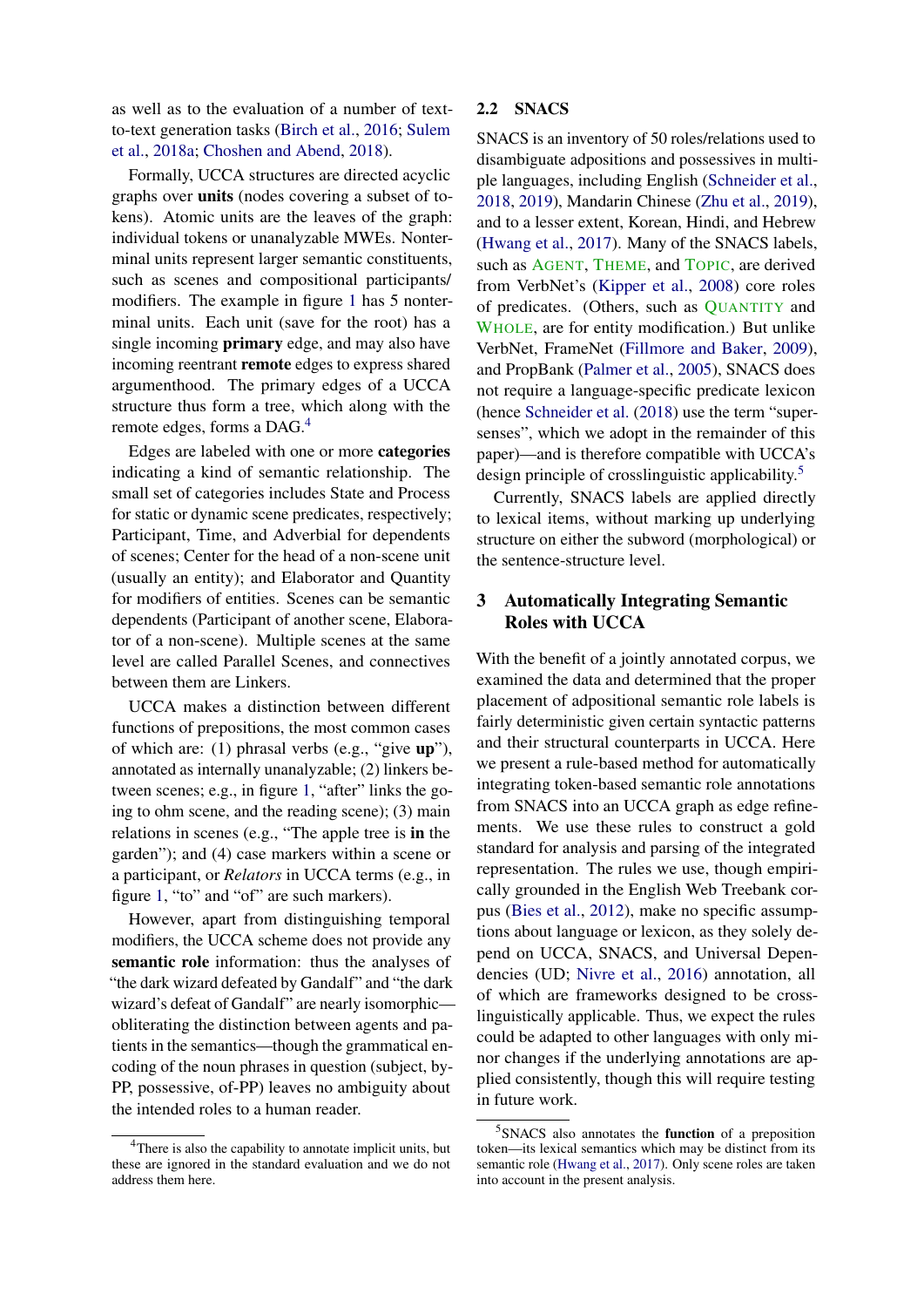<span id="page-3-2"></span>

|      | scene                           | non-scene                                        |
|------|---------------------------------|--------------------------------------------------|
| verb | I went $\lceil$ to ohm $\rceil$ | <i>Ouit</i> $\lceil$ with the                    |
|      |                                 | overstatements 1!                                |
|      | Wonderful service               | Cheapest drinks                                  |
|      | [for large group]               | [in Keene]                                       |
| noun | $\sqrt{10}$ minutes $\sqrt{of}$ | $\overline{)}$ No amount $\overline{)}$ of sugar |
|      | paperwork                       | and milk can mask it.                            |

Table 1: Syntactic and semantic dimensions of canonical adpositional phrase constructions. The adposition is bolded, the semantic head is *italicized*, and the semantic dependent is [ bracketed ]. Rows indicate whether the semantic head is nominal or verbal, while columns differentiate between scene-evoking and nonscene-evoking heads. Scene-evokers are underlined.

## 3.1 Data

We use the STREUSLE 4.0 corpus [\(Schneider and](#page-10-9) [Smith,](#page-10-9) [2015;](#page-10-9) [Schneider et al.,](#page-10-0) [2018\)](#page-10-0), which covers the reviews section from the English\_EWT treebank of UD 2.3, and lexical semantic annotations for the same text. $6$  The same corpus has been annotated with UCCA by [Hershcovich et al.](#page-9-11) [\(2019a\)](#page-9-11). We use the standard train/dev/test split for this dataset (table [2\)](#page-3-1). [§3.3](#page-4-1) shows the distribution of linguistic phenomena at issue here.

### <span id="page-3-4"></span>3.2 Procedure

Given an UCCA graph with annotated terminals, the integration routine projects a SNACS annotation of a token onto the appropriate edge representing a semantic relation. This is illustrated by dashed arrows in figure [1.](#page-0-0) The procedure starts with a single terminal node, traversing the graph upwards until it finds an edge that satisfies the criteria given by the rules. The rules concern canonical prepositional phrase modifiers, plus a variety of syntactically or otherwise anomalous constructions, such as copulas and adverbs.

#### 3.2.1 Canonical PPs

The adpositional constructions annotated in STREUSLE can be adnominal or adverbial modifiers and arguments, where both the nouns and verbs that are being elaborated on can evoke either scenes or non-scene units in UCCA (table [1\)](#page-3-2). First, we take a look at expressions marked with Relators in UCCA, which generally correspond to prototypical syntactic PPs.

Modifiers of scenes. In general, if the adposition marks a modifier of a scene—i.e., the adposition

<span id="page-3-1"></span>

|                        | train  | dev   | test  | total  |
|------------------------|--------|-------|-------|--------|
| sentences              | 2.723  | 554   | 535   | 3,812  |
| tokens                 | 44.804 | 5,394 | 5,381 | 55,579 |
| <b>SNACS-annotated</b> | 4.522  | 453   | 480   | 5,455  |
| successful integ.      | 4,435  | 447   | 473   | 5,355  |
| matches synt. obj      | 3.924  | 403   | 438   | 4,765  |

Table 2: Quantitative analysis of adpositional constructions in the corpus.

is the first or last terminal in the modifier unit's yield—the supersense should refine the role of that dependent. The adposition's parent unit is refined by the supersense ("to ohm" in figure [1](#page-0-0) and table [1;](#page-3-2) "for large group" in table [1\)](#page-3-2).

Modifiers of non-scenes. Where the adposition relates a modifying (elaborating or quantifying) unit to a non-scene unit, the supersense refines the modifying unit. If the adposition is the first or last terminal in a non-Center unit, that unit gets refined ("in Keene" in table [1\)](#page-3-2). This includes the case when the adposition marks the predicate evoking the scene of which the syntactic governor is a modifier ("with the overstatements": "Quit" is treated as an aspectual modifier of the "overstatements" event).

For partitive constructions like "the top of the mountain", both the syntactic governor and object of the adposition are marked as UCCA Centers, indicating that they are on a *semantically equal* level—neither one is clearly only modifying or being modified by the other. In this case, the supersense refines the syntactic object of the adposition.

Quantities. Another special case is where the adposition is labeled as QUANTITY, in which case the unit for its syntactic governor<sup>[7](#page-3-3)</sup> ("10 minutes" in table [1\)](#page-3-2) receives the refinement: e.g., " $\lceil$  some  $\rceil$  of the reviews" in figure [1;](#page-0-0) in table [1,](#page-3-2) "[ 10 minutes ] of paperwork" and "[ no amount ] of sugar" (the bracketed expression is the QUANTITY).

#### 3.2.2 Non-canonical phenomena

For other, less prototypical constructions involving SNACS-annotated expressions, such as copulas, linked parallel scenes, possessive pronouns, and idiomatic PPs, we have additional rules, summarized in supplementary material (appendix [A\)](#page-12-0).

<span id="page-3-0"></span> $^{6}$ UD: [https://github.com/UniversalDependencies/](https://github.com/UniversalDependencies/UD_English-EWT) [UD\\_English-EWT](https://github.com/UniversalDependencies/UD_English-EWT); however, as described in [§5.1,](#page-6-1) we use automatic dependency parses in all experiments, to emphasize generalizability.

<span id="page-3-3"></span><sup>&</sup>lt;sup>7</sup>We determine the head noun of the syntactic governor and object using a script released together with the STREUSLE corpus: [https://github.com/nert-nlp/](https://github.com/nert-nlp/streusle/blob/master/govobj.py) [streusle/blob/master/govobj.py](https://github.com/nert-nlp/streusle/blob/master/govobj.py). Since semantic UCCA units do not always align with syntactic phrases, we choose the UCCA unit containing the head token of the syntactic governor or object in its yield.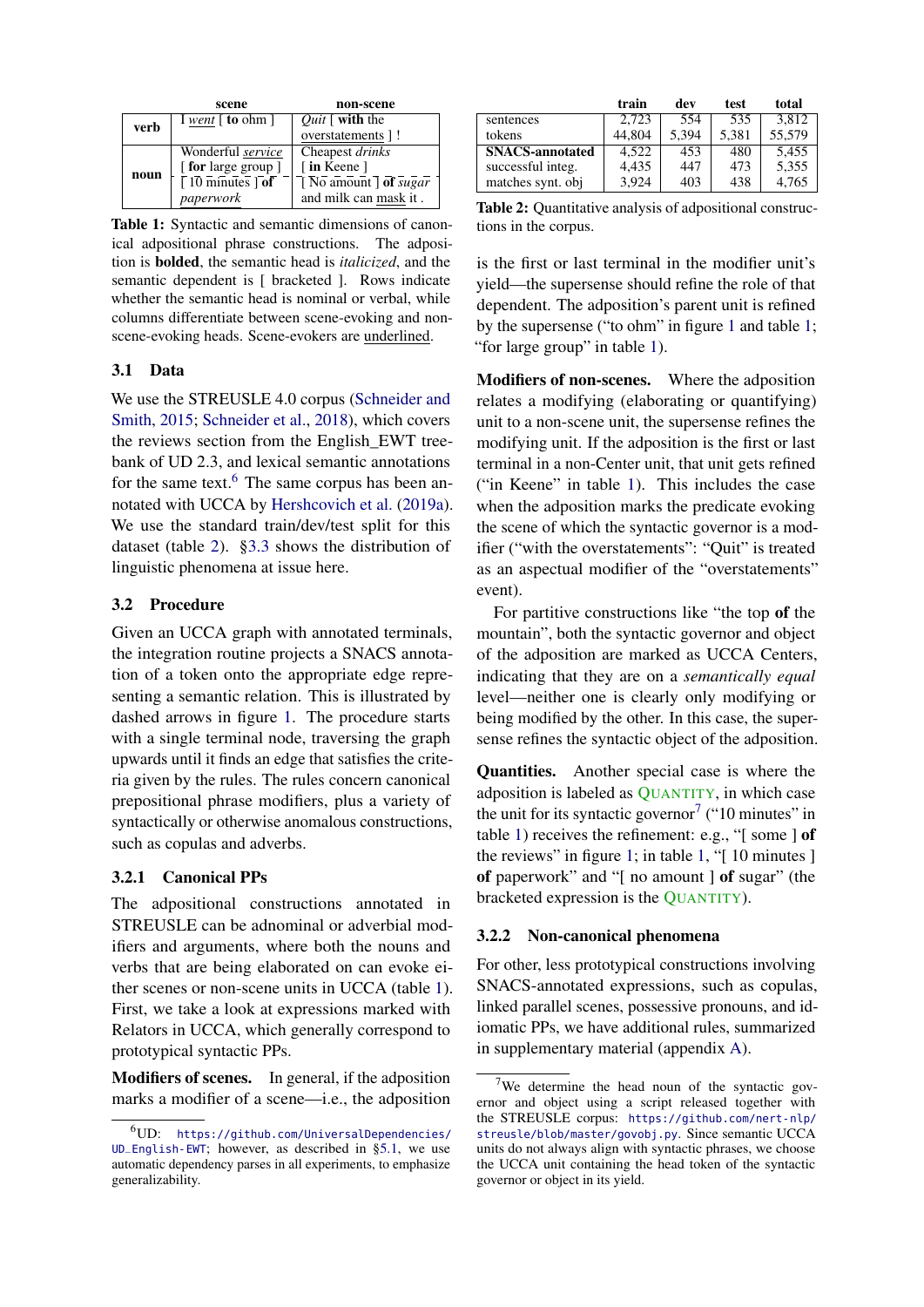<span id="page-4-2"></span>

|                       | train     | dev            | test    | total                                    |
|-----------------------|-----------|----------------|---------|------------------------------------------|
| total primary edges   | 54,204    | 6,628          | 6,623   | 67,455                                   |
| total remote edges    | 2,881     | 349            | 387     | 3,617                                    |
| refined               | 4,473     | 449            | 479     | 5,401                                    |
| $\geq 1$ edge refined | 38        | 2              | 6       | 46                                       |
| remote edges          | 33        | 2              | 5       | 40                                       |
| canonical             | 2,468     | 242            | 270     | 2,980                                    |
| scene mod             | 2,124     | 219            | 254     | 2,597                                    |
| non-scene mod         | 344       | 23             | 16      | 383                                      |
| non-canonical         | 2,005     | 207            | 209     | $\overline{2},\overline{4}2\overline{1}$ |
| predication           | 167       | 19             | 23      | 209                                      |
| linkage               | 461       | 54             | 41      | 556                                      |
| intransitive adp.     | 261       | 19             | 23      | 303                                      |
| scn-mod nscn-mod      | 189<br>72 | 5<br>14        | 20<br>3 | 80<br>223                                |
| approximator          | 14        | 0              |         | 15                                       |
| possessive pron.      | 897       | 81             | 95      | 1,073                                    |
| scn-mod nscn-mod      | 774 123   | 9<br>72        | 8<br>87 | 933 140                                  |
| infinitival           | 66        | 18             | 11      | 95                                       |
| scn-mod nscn-mod      | 51<br>15  | 18<br>$\Omega$ | 10<br>1 | 79<br>16                                 |
| PP idiom              | 139       | 16             | 15      | 170                                      |

Table 3: Refined UCCA edges by construction type, according to our heuristic. (The non-canonical subcategories are mutually exclusive.)

### <span id="page-4-1"></span>3.3 Quantitative Analysis

We run the integration routine on our dataset and report statistics in tables [2](#page-3-1) and [3.](#page-4-2) The heuristic rules have a coverage of 98% – 99% (row 'successful integ.' divided by row 'SNACS-annotated' in table [2\)](#page-3-1).  $88.5\%$  (train)  $-92.6\%$  (test) of refined units contain the syntactic complement<sup>[8](#page-4-3)</sup> (table [2\)](#page-3-1), indicating that while syntax may often give a good approximation to the semantic relations marked by adpositions, a direct mapping from syntactic into semantic structure is not always trivial.

In table [3,](#page-4-2) we see that among the canonically adpositional SNACS targets, the vast majority mark scene modifiers (including participants). The various non-canonical targets modify both scenes and non-scenes, except for linkages and predications, which naturally only operate at the scene-level, and approximators, which only elaborate on nonscenes. Similar to canonical adpositional constructions, possessive pronouns and intransitive adpositions have a tendency to modify scenes rather than non-scenes. Those infinitivals that are not interscene Linkers (which are counted under *linkage*) are mostly non-scene modifiers.

Remote edges are only rarely affected by the SNACS integration, so we exclude them from evaluation in [§5.](#page-6-0)

#### <span id="page-4-4"></span>3.4 Difficult Cases & Limitations

Our heuristics are based solely on universal semantic and syntactic annotations, with no assumptions about the grammar or lexicon of any specific language. However, there are some limitations to the rules that deserve discussion. Most importantly, as many rules are highly sensitive to UCCA structure and categories, errors or inconsistencies in human and automatic UCCA annotation are likely to throw the system off. This can be mitigated with strict constraints and careful reviewing during manual annotation, but cannot be fully avoided when applying the rules to automatically generated UCCA.

Multiword expressions (MWEs) are another source of difficulty. Both UCCA and STREUSLE mark idiomatic MWEs, but follow slightly different guidelines. The heuristic rules actually recover from most MWE misalignments; however, constructions that are MWEs in UCCA and contain multiple SNACS targets, such as *as-as* comparatives, are not fully resolved by our heuristic, as we cannot assign individual edge refinements for the adpositions' competing supersenses, given that we start traversing the UCCA graph from the shared preterminal node.

## <span id="page-4-0"></span>4 Models

We hypothesize that our combined (lexical and structural) semantic representation is not only linguistically plausible, but also useful in practice, as the annotations on both levels should be informative predictors for each other. That is, we expect that knowing what semantic role is signaled by an adposition informs the underlying semantic structure of the sentence, and vice versa.

In order to test this hypothesis, we use our annotated corpus to parse into the integrated representation. We consider several different ways of orchestrating the prediction of the foundational UCCA structure and the prediction of SNACS roles: modeling SNACS and UCCA in (i) a pipeline, (ii) a multitask setup with shared parameters, (iii) a single joint model.

#### 4.1 Baseline: TUPA

We choose the neural transition-based graph parser TUPA [\(Hershcovich et al.,](#page-9-12) [2017,](#page-9-12) [2018\)](#page-9-13) as a strong baseline for UCCA parsing. It was the official baseline in the recent SemEval shared task on UCCA parsing [\(Hershcovich et al.,](#page-9-14) [2019b\)](#page-9-14).

TUPA's transition system is defined to address

<span id="page-4-3"></span><sup>&</sup>lt;sup>8</sup>We use the term 'syntactic complement' to include head tokens of prepositional objects and subordinate clauses, as determined by the script mentioned above. If no prepositional object is given in the STREUSLE corpus, we consider the adposition itself and only count towards this metric if the refined edge is its incoming preterminal edge.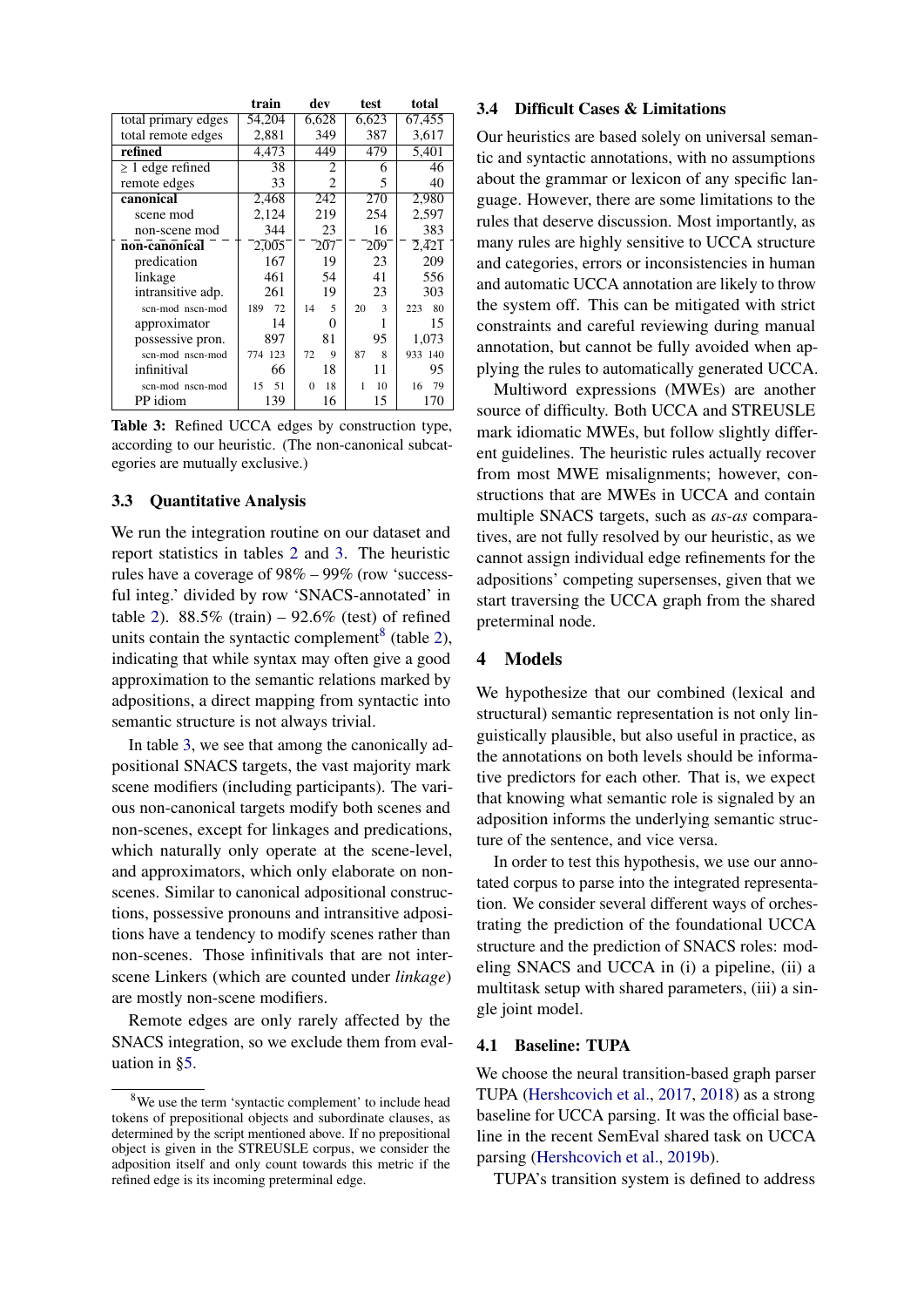<span id="page-5-4"></span>

Figure 2: Average F1-score on the test set over 5 random restarts with error bars indicating standard deviation. *ter* stands for terminal-level and *rel* for relation-level SNACS refinement (prediction or features).

the different formal structural phenomena exhibited by UCCA structures, notably reentrancies and discontiguous units. There are transitions for creating nonterminal nodes, and for attaching terminal and nonterminal nodes to a primary or remote (reentrant) parent with an UCCA category label on the edge. The transition system is general enough to be able to tackle parsing into a variety of formalisms, including SDP [\(Oepen et al.,](#page-10-1) [2015\)](#page-10-1) and a simplified form of AMR [\(Banarescu et al.,](#page-9-2) [2013\)](#page-9-2); [Hershcovich et al.](#page-9-13) [\(2018\)](#page-9-13) take advantage of this flexibility in their multitask learning framework.

TUPA's learning architecture largely follows that of [Kiperwasser and Goldberg](#page-9-15) [\(2016\)](#page-9-15). It encodes the parser's configuration (buffer, stack and intermediate graph structure) using BiLSTMs, and predicts the next transition using an MLP, stacked on top of them. Token-based features, including POS tags, dependency parses, as well as NER and orthographic features, are embedded in the BiLSTM. Another set of features, taking into account the partially constructed graph and previously predicted transition types, is fed into the MLP directly.

#### 4.2 Pipeline

We extend TUPA by providing the SNACS label as a feature on the adposition token.[9](#page-5-0) This is added in preprocessing in the same way as the syntactic features listed above (including the BiLSTM encoding). At testing time, we obtain SNACS labels for automatically identified targets from the SVM model of [Schneider et al.](#page-10-0) [\(2018\)](#page-10-0).

## <span id="page-5-3"></span>4.3 Multitask

[Hershcovich et al.](#page-9-13) [\(2018\)](#page-9-13) showed that UCCA parsing performance can be improved with multitask

learning (MTL; [Caruana,](#page-9-16) [1997\)](#page-9-16) on several semantic and syntactic parsing tasks. We examine whether alternately optimizing two objectives, one for UCCA and one for SNACS, leads to mutually favorable biases via shared parameters. There are multiple ways the two tasks can be orchestrated:

Independent MTL. This is the multitask learning (MTL) setup from [Hershcovich et al.](#page-9-13) [\(2018\)](#page-9-13), where separate transition classifiers are trained on different tasks simultaneously, sharing and mutu-ally updating the BiLSTM encoding.<sup>[10](#page-5-1)</sup> We consider as auxiliary tasks (a) SNACS scene role classification and (b) the decision of which UCCA unit is refined by a SNACS-annotated token. We encode these tasks as parsing tasks analogous to UCCA parsing as follows: for each training item in (a), we create a graph consisting of a root and up to 4 children: the syntactic governor (if available), the preposition token, the syntactic object (if available)—all of which have dummy edge labels as well as a dummy terminal carrying the SNACS supersense. For each training item in (b), we consider the full UCCA structure, but the edge labels are simply boolean values indicating whether an edge is refined or not.

We also train a separate model with SNACS classification as the primary task and UCCA parsing and SNACS integration as auxiliary tasks, whose predictions are integrated in postprocessing for the combined evaluation (table [4\)](#page-6-2), and which is evaluated independently in table [5.](#page-7-0)

<span id="page-5-2"></span>Dependent MTL. Here we train the SNACS task in direct interaction with the UCCA parsing task.

<span id="page-5-0"></span><sup>&</sup>lt;sup>9</sup>We report here only results for the setting in which a supersense is added as a feature of the *preposition* token. We also experimented with using it as a feature of the syntactic object token—which often, but not always, heads the semantic object (cf. table [2\)](#page-3-1)—but got similar or worse results.

<span id="page-5-1"></span><sup>&</sup>lt;sup>10</sup>Note that our setup differs from that of [Hershcovich et al.](#page-9-13) [\(2018\)](#page-9-13) in two key points: In contrast to the auxiliary tasks used in the aforementioned work, SNACS prediction as formulated by [Schneider et al.](#page-10-0) [\(2018\)](#page-10-0) is not a structured, but a (per-token) classification task (however, as described above, we transform it into an artificially structured task to make it conform with the input format expected by TUPA). Furthermore, we are interested in both UCCA and SNACS performance, expecting both tasks to benefit from each other's complementary semantic content.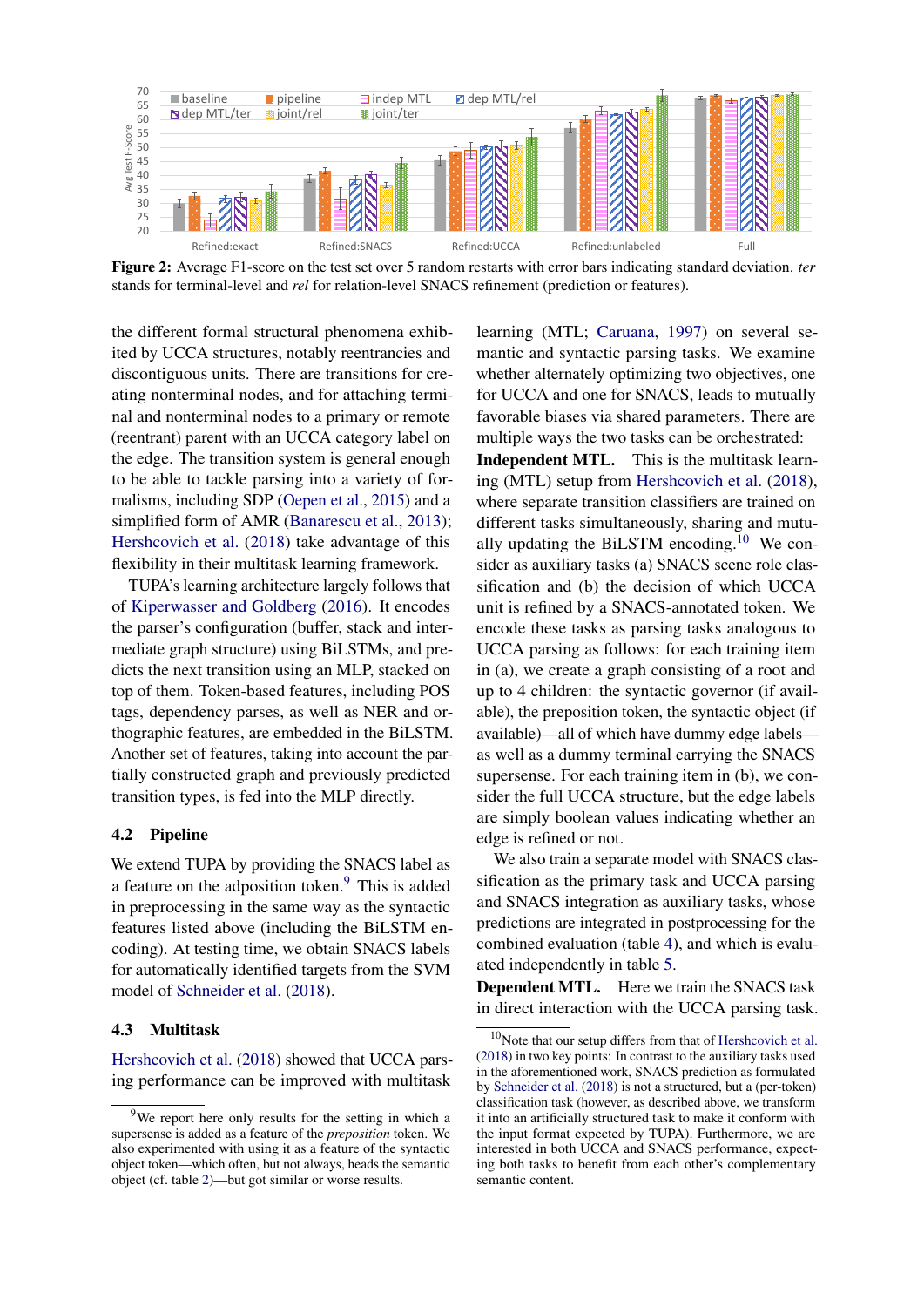<span id="page-6-2"></span>

| system          |     |      | Refined: exact |      |      | Refined: SNACS |             |      | Refined: UCCA |      |          |      | Refined: unlabeled |      | Full     |      |
|-----------------|-----|------|----------------|------|------|----------------|-------------|------|---------------|------|----------|------|--------------------|------|----------|------|
| setup           | ref |      | R              | F    | р    | R              | F           |      |               |      | р        |      | F                  | P    | R        | F    |
| BL              |     | 30.2 | 29.7           | 30.0 | 39.3 | 38.7           | 38.9        |      |               | 45   | 57<br>.4 | 56.6 | 57.0               | 68.2 | 67<br>.h | 67.8 |
| (oracle SNACS)  |     | 45.4 | 45.1           | 45.2 | 62.7 | 62.3           | 62.5        | 48.9 | 48.6          | 48.7 | 62.7     | 62.3 | 62.5               | 69.5 | 68.9     | 69.2 |
| pipeline        | ter | 32.9 | 32.4           | 32.6 | 42.0 | 41.3           | 41.6        | 49.1 | 48.2          | 48.6 | 60.9     | 59.9 | 60.4               | 68.8 | 68.6     | 68.7 |
| (oracle SNACS)  |     | 53.5 | 53.2           | 53.3 | 70.4 | 70.0           | 70.2        | 57.0 | 56.7          | 56.9 | 70.4     | 70.0 | 70.2               | 71.0 | 70.7     | 70.8 |
| indep MTL       | ter | 26.0 |                | 23.9 | 34.3 | 29.3           | 31<br>$6 -$ | 53.  | 45.4          | 49.0 | 68.7     | 58.6 | 63.2               | 67   | 66.6     | 66.8 |
| dep MTL         | ter | 34.4 | 30.3           | 32.2 | 43.1 | 38.0           | 40.4        | 53.9 | 47.5          | 50.5 | 66.9     | 59.1 | 62.7               | 68.4 | 68.1     | 68.2 |
|                 | rel | 32.7 | 30.6           | 31.6 | 39.6 | 37.2           | 38.3        | 51.8 | 48.6          | 50.1 | 64.0     | 60.1 | 61.9               | 68.3 | 67.6     | 67.9 |
| $\cdot$ $\cdot$ | ter | 34.5 | 34.3           | 34.2 | 44.6 | 44.3           | 44.4        | 53.9 | 53.5          | 53.7 | 69.0     | 68.5 | 68.7               | 69.5 | 68.7     | 69.1 |
| joint           | rel | 34.0 | 28.1           | 30.8 | 40.4 | 33.4           | 36.5        | 56.1 | 46.4          | 50.7 | 70.3     | 58.2 | 63.7               | 69.1 | 68.3     | 68.7 |

Table 4: Experimental results, averaged over 5 random restarts. The baseline system (BL) for UCCA is TUPA version 1.3.9 without any modifications, retrained on our data. For the sake of generalizability and consistency with our own preprocessing, we use system-predicted SNACS categories from the auto-id/auto-syntax setting from [\(Schneider et al.,](#page-10-0) [2018\)](#page-10-0) in the BL and pipeline setups. Results where the system has access to gold SNACS annotations on adposition tokens are shown in small font.

We enhance TUPA with a separate MLP that, given an edge, classifies its supersense refinement (a null category can be chosen to indicate an unrefined edge). This network is run after each edge-creating transition. Its input features are the same as for the transition classifier, including the BiLSTM encoding. Since the two classifiers alternate in making forward passes and updating the shared BiL-STM, they indirectly contribute to each other's input. Here we have an option of where in the UCCA structure to initially predict the supersense label. In the terminal-level (ter) setting, we predict supersense refinements only on preterminal edges, and then apply the integration rules ([§3\)](#page-2-0) as postprocessing. In the relation-level (rel) setting, we parse directly into the integrated representation. To do this, we preprocess the training data with our integration routine. However, during parsing, there is no explicit restriction that supersense-refined edges must have an adposition token in their yield—thus the model could, in theory, learn to predict adequate role supersenses even when it is not signaled by a lexical marker (though it will get penalized for that in our current evaluation).

#### 4.4 Joint

Finally, we train a single classifier on the integrated data, concatenating UCCA and SNACS categories, to predict parsing transitions using the new compound categories. We revisit the terminal-level and the relation-level settings introduced in [§4.3.](#page-5-2)

## <span id="page-6-0"></span>5 Experiments

#### <span id="page-6-1"></span>5.1 Experimental Setup

Preprocessing. We follow [Hershcovich et al.](#page-9-13) [\(2018\)](#page-9-13) in obtaining automatic POS and NE tags, as well as syntactic dependency relations using

SpaCy 2.0, and pretrained word vectors from fast-Text.<sup>[11](#page-6-3)</sup> For all setups that use or predict SNACS supersenses, we include the gold standard scene role categories for pre-identified targets from the STREUSLE 4.0 corpus in our training and development data. In the test data we identify adposition targets using the heuristics introduced in [Schneider](#page-10-0) [et al.](#page-10-0) [\(2018\)](#page-10-0). For the joint prediction setup ([§4.3\)](#page-5-3), we also include the head terminal of the syntactic governor and object for each adposition as features, using the same heuristics as in [§3.](#page-2-0)

Architecture and hyperparameters. For classifying the next transition, TUPA uses a multi-layer perceptron (MLP) with 2 hidden layers and a softmax output layer, on top of a 2-layer BiLSTM [\(Kiperwasser and Goldberg,](#page-9-15) [2016\)](#page-9-15). Building on previous work, we train for 100 epochs, using the stochastic gradient descent optimizer for the first 50, and AMS-grad [\(Reddi et al.,](#page-10-10) [2018\)](#page-10-10) for the remaining 50 epochs, $12$  and apply early stopping post-hoc by keeping the model with the highest performance on the dev set as the final model.

Evaluation. For our main evaluation in [§5.2,](#page-7-1) we compare our systems along five new metrics: a full structure score which evaluates precision and recall of all units and requires both the UCCA and SNACS categories to be correct, where applicable; and refined UCCA, SNACS, exact, and unlabeled scores which only consider SNACS-refined units. Here, the integrated representation obtained via the rule-based integration ([§3.2\)](#page-3-4) serves as the ground truth. We also report the standard labeled and unlabeled UCCA scores.<sup>[13](#page-6-5)</sup> In addition, for sys-

<sup>12</sup>Except for the independent MTL setting, where we stop training after the first 50 epochs.

<span id="page-6-4"></span><span id="page-6-3"></span><sup>11</sup><https://spacy.io/>; <https://fasttext.cc/>

<span id="page-6-5"></span> $13$ All of the above metrics are F-scores over the edges, as in [Hershcovich et al.](#page-9-12) [\(2017\)](#page-9-12).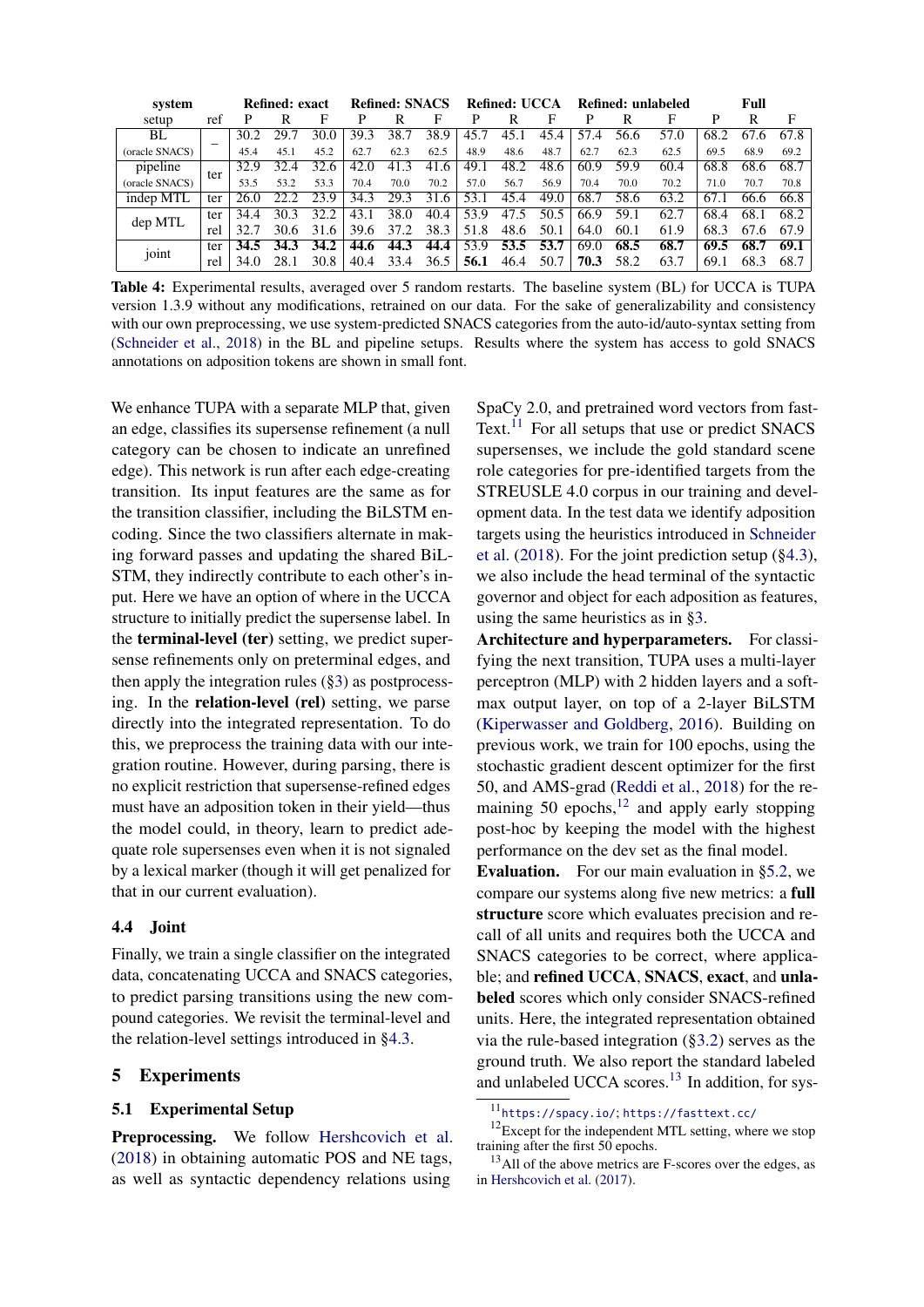<span id="page-7-0"></span>

| system         |     |                         | <b>UCCA</b> labeled          |                               |                | <b>UCCA</b> unlabeled        |                              | <b>SNACS</b>   |                               |              |  |
|----------------|-----|-------------------------|------------------------------|-------------------------------|----------------|------------------------------|------------------------------|----------------|-------------------------------|--------------|--|
| setup          | ref | P                       | R                            | F                             | P              | R                            | F                            | P              | R                             | F            |  |
| BL             |     | $72.5 \pm 0.6$          | $71.9 + 4$                   | $72.2 \pm 0.4$                | $88.5 \pm 0.3$ | $87.6 \pm .5$                | $88.0 \pm .3$                | 58.5           | 58.3                          | 58.4         |  |
| pipeline       | ter | $72.4 + 0.3$            | $72.0{\scriptstyle~ \pm .6}$ | $72.2 \pm 0.4$                | $88.3 \pm 0.2$ | $87.8{\scriptstyle~ \pm .6}$ | $88.1 \pm .4$                |                |                               |              |  |
| (oracle SNACS) |     | $73.0 + 0.4$            | $72.6 \pm .7$                | $72.8 \pm 0.5$                | $88.8 \pm 0.2$ | $88.3 \pm .7$                | $88.5 \pm .4$                |                |                               |              |  |
| indep MTL      | ter | $71.0 \pm 1.2$          | $70.2{\scriptstyle~ \pm .9}$ | $70.6 \pm 1.0$                | $87.9 \pm 1.0$ | $86.9 \pm .8$                | $87.3 \pm .7$                |                | $48.2 \pm 5.6$ $41.4 \pm 4.8$ | $44.6 + 5.2$ |  |
|                | ter | $71.8 + 0.4$            | $71.3{\scriptstyle~ \pm .2}$ | $71.5 \pm 0.3$                | $88.1 \pm 0.4$ | $87.6{\scriptstyle~ \pm .2}$ | $87.8 \pm .2$                |                | 60.1 $\pm 1.8$ 53.3 $\pm 2.0$ | $56.5 + 1.9$ |  |
| dep MTL        | rel | $71.8 + 0.3$            | $71.0 + 1$                   | $71.4 + 0.1$                  | $88.0 + 0.3$   | $87.0 + 4$                   | $87.5 + 3$                   |                |                               |              |  |
| joint          | ter | $72.8 + 0.3$            | $71.9 + 4$                   | $72.3{\scriptstyle~ \pm 0.3}$ | 88.7 $\pm 0.3$ | $87.6 \pm .4$                | $88.2{\scriptstyle~ \pm .3}$ | 60.5 $\pm 3.0$ | 60.3 $\pm$ 3.4                | $60.4 + 3.2$ |  |
|                | rel | $72.5 + 0.4$ $71.5 + 2$ |                              | $72.0 \pm 0.3$                | $88.5 \pm 0.2$ | $87.2{\scriptstyle~ \pm .3}$ | $87.8 + 2$                   |                |                               |              |  |

Table 5: Results on the respective tasks of UCCA parsing and token-level SNACS prediction, averaged over 5 random restarts, with standard deviation reported next to each average. The baseline system (BL) for UCCA is TUPA version 1.3.9 without any modifications, retrained on our data. The SNACS baseline system is the SVM classifier of [Schneider et al.](#page-10-0) [\(2018\)](#page-10-0).

tems which predict a terminal-level SNACS label (before it is mapped to a higher relation in postprocessing), we compare SNACS disambiguation performance against [\(Schneider et al.,](#page-10-0) [2018\)](#page-10-0) in [§5.3.](#page-7-2)

#### <span id="page-7-1"></span>5.2 Integrated parsing results

Our MTL and joint systems outperform the baseline and a feature pipeline on refined UCCA units (figure [2](#page-5-4) and table [4\)](#page-6-2). The main benefit from considering UCCA and SNACS together in training is that the parser is better at recovering the (unlabeled) structure of units that should receive a SNACS relation in the integrated representation. This is illustrated in figure [3.](#page-7-3) This trend is confirmed in the precision and recall of UCCA units that have a gold SNACS token in their yield (unlabeled F-score: *BL* = 93.1, *dep-MTL/ter* = 95.2, *indep-MTL* = 96.0, see table [7](#page-12-1) in the supplementary material). To the extent that these units are syntactic constituents (see table [2\)](#page-3-1), this suggests that multitask learning with syntactic auxiliary tasks [\(Swayamdipta et al.,](#page-10-11) [2018;](#page-10-11) [Hershcovich et al.,](#page-9-13) [2018\)](#page-9-13) might be particularly beneficial for SNACS-augmented UCCA parsing. The feature pipeline is competitive, but noisy features from a previous classification step limit its performance on refined units. The upper bounds given by the oracle setting indicate that SNACS features are generally beneficial. *Indep-MTL* and systems that parse directly into the relation-refined representation struggle with predicting the correct SNACS refinements—and thus also exact UCCA+SNACS combinations—while the *joint/ter* model is consistently the most accurate.

However, there is little effect on overall labeled and unlabeled UCCA scores (table [5\)](#page-7-0). Predicting SNACS simultaneously or interactively with UCCA (*joint/rel* and *dep-MTL*) apparently makes the parsing task harder. Note that particularly in

<span id="page-7-3"></span>

Figure 3: Simplified sample output. The *joint/ter* system (top) generates the intended scene structure and PURPOSE modifier attachment. The *BL* system (bottom) does not, and misses the PURPOSE role altogether.

<span id="page-7-5"></span>

| setup     | ref | # params    |              |  |  |  |
|-----------|-----|-------------|--------------|--|--|--|
| BL        |     | 78.9M       |              |  |  |  |
| pipeline  | ter | 78.9M       |              |  |  |  |
| indep MTL | ter | <b>UCCA</b> | <b>SNACS</b> |  |  |  |
|           |     | 82.8M       | 81.8M        |  |  |  |
| dep MTL   | ter | 79.4M       |              |  |  |  |
|           | rel | 79.4M       |              |  |  |  |
| joint     | ter | 79.2M       |              |  |  |  |
|           | rel | 79.2M       |              |  |  |  |

Table 6: Number of parameters of each model.

the *dep-MTL* setting, erroneous decisions in one task could negatively affect the other.

### <span id="page-7-2"></span>5.3 Token-based SNACS prediction results

Since some of our systems predict SNACS labels at the terminal level, they are directly comparable to previous work on SNACS classification. We compare against the auto-id/auto-syntax baseline from [Schneider et al.](#page-10-0)  $(2018)$  in table  $5.^{14}$  $5.^{14}$  $5.^{14}$  $5.^{14}$  Both the *dep MTL* and *joint* systems outperform the baseline in precision; and the *joint* system also in recall, leading to the overall best performance. The *indep-MTL* system does not reach baseline performance.

#### 5.4 Model capacity

We examine whether the differences in performance can really be attributed to the linguistic in-

<span id="page-7-4"></span><sup>&</sup>lt;sup>14</sup>Due to the diverging guidelines on multiword units in UCCA ([§3.4\)](#page-4-4), we ignore MWE boundaries.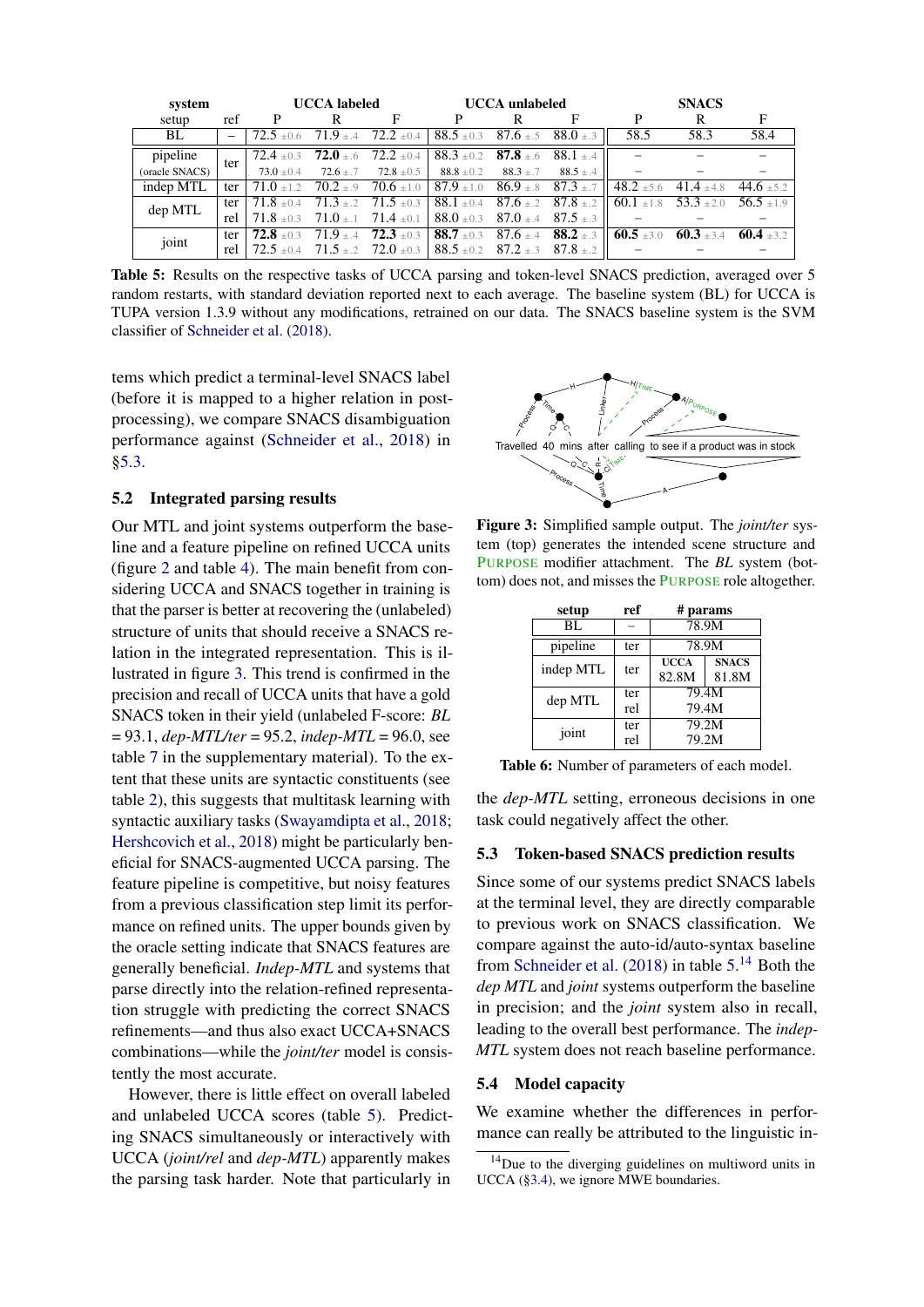formation in our data or merely to more powerful models by inspecting the number of each model's parameters (table [6\)](#page-7-5). While we observe some variance in model capacity, we consider these to be minor differences. An exception is the *independent MTL* setup, which consists of two independent models, each dedicated to a specific task. However, this does not seem to give it an advantage in terms of final performance. The baseline has the fewest parameters, and the overall best condition, *joint/ter*, is neither the smallest nor the largest model, suggesting that the particular linguistic signals and the method of using them have a genuine effect on performance.

#### <span id="page-8-0"></span>6 Related Work

The benefits of integrating lexical analysis and sentence semantic or syntactic structure have been pursued by a vast body of work over the years. Compositional approaches to the syntax-semantics interface, such as CCG [\(Steedman,](#page-10-12) [2000\)](#page-10-12) and HPSG [\(Pollard and Sag,](#page-10-13) [1994\)](#page-10-13), usually integrate the lexicon at the leaves of the syntactic parse, but propagate grammatically-relevant features up the tree. A different approach is taken by OntoNotes [\(Hovy](#page-9-17) [et al.,](#page-9-17) [2006\)](#page-9-17), which consists of a number of separate, albeit linked tiers, including syntactic and argument structure, but also the lexical tiers of word senses and coreference.

Role semantics frequently features in structured semantic schemes. Some approaches, such as Prop-Bank and AMR [\(Palmer et al.,](#page-10-7) [2005;](#page-10-7) [Banarescu](#page-9-2) [et al.,](#page-9-2) [2013\)](#page-9-2), follow a lexical approach. The Prague Dependency Treebank tectogrammatical layer [\(Böhmová et al.,](#page-9-1) [2003\)](#page-9-1) uses a few lexiconfree roles, but their semantics is determined by virtue of their linkage to a lexicalized valency lexicon. Universal Decompositional Semantics [\(White](#page-11-1) [et al.,](#page-11-1) [2016\)](#page-11-1) instead defines roles as a bundle of lexicon-free features, elicited by crowdsourcing.

The specific inventory for preposition/possessive relations that we use is SNACS, but there is a wider history of disambiguation of these items, especially in English: disambiguation systems have been described for possessives [\(Moldovan et al.,](#page-10-14) [2004;](#page-10-14) [Badulescu and Moldovan,](#page-9-18) [2009;](#page-9-18) [Tratz and Hovy,](#page-10-15) [2013\)](#page-10-15), prepositions with lexicalized sense definitions (e.g., [Litkowski and Hargraves,](#page-9-19) [2007;](#page-9-19) [Tratz](#page-10-16) [and Hovy,](#page-10-16) [2011\)](#page-10-16), and prepositions with coarsegrained classes [\(O'Hara and Wiebe,](#page-10-17) [2003,](#page-10-17) [2009;](#page-10-18) [Srikumar and Roth,](#page-10-19) [2013;](#page-10-19) [Gonen and Goldberg,](#page-9-20)

[2016\)](#page-9-20). Such disambiguation has also been investigated in tandem with semantic role labeling and parsing [\(Dahlmeier et al.,](#page-9-21) [2009;](#page-9-21) [Srikumar and Roth,](#page-10-20) [2011;](#page-10-20) [Gong et al.,](#page-9-22) [2018\)](#page-9-22). Preliminary work suggests that SNACS may be applicable to subjects and objects, not just PPs, and thus in the future this framework could be extended to all UCCA participants [\(Shalev et al.,](#page-10-21) [2019\)](#page-10-21).

State-of-the-art results on UCCA parsing and SNACS disambiguation are described in contemporaneous work by [Jiang et al.](#page-9-23) [\(2019\)](#page-9-23); [Liu et al.](#page-10-22) [\(2019\)](#page-10-22), who achieve substantial gains using the ELMo and BERT contextualized word embeddings [\(Peters et al.,](#page-10-23) [2018;](#page-10-23) [Devlin et al.,](#page-9-24) [2019\)](#page-9-24). This is an orthogonal direction to the one we pursue here, and combining the two is left to future work.

#### 7 Conclusion

We have introduced a new representation combining UCCA semantic structures and SNACS adpositional semantic roles; automatically merged existing annotations to create a gold standard; and experimented with several alternatives for parsing the integrated representation. Our results show that models profit from having access to both structural and lexical semantic information, confirming our hypothesis that UCCA and SNACS are complementary and compatible.

Based on preliminary results from a German corpus, we conjecture that this approach is applicable to other languages with no or only minimal changes—a direction we will explore further in future work. In addition, we plan to investigate the utility of the enhanced representation for downstream tasks involving meaning-preserving linguistic variation.

#### Acknowledgments

We would like to thank Daniel Hershcovich and Adi Shalev for letting us use their code and helping fix bugs; Sean MacAvaney and Vivek Srikumar for assistance with computing resources; as well as three anonymous reviewers for their helpful comments and suggestions. This research was supported in part by NSF award IIS-1812778 and grant 2016375 from the United States–Israel Binational Science Foundation (BSF), Jerusalem, Israel.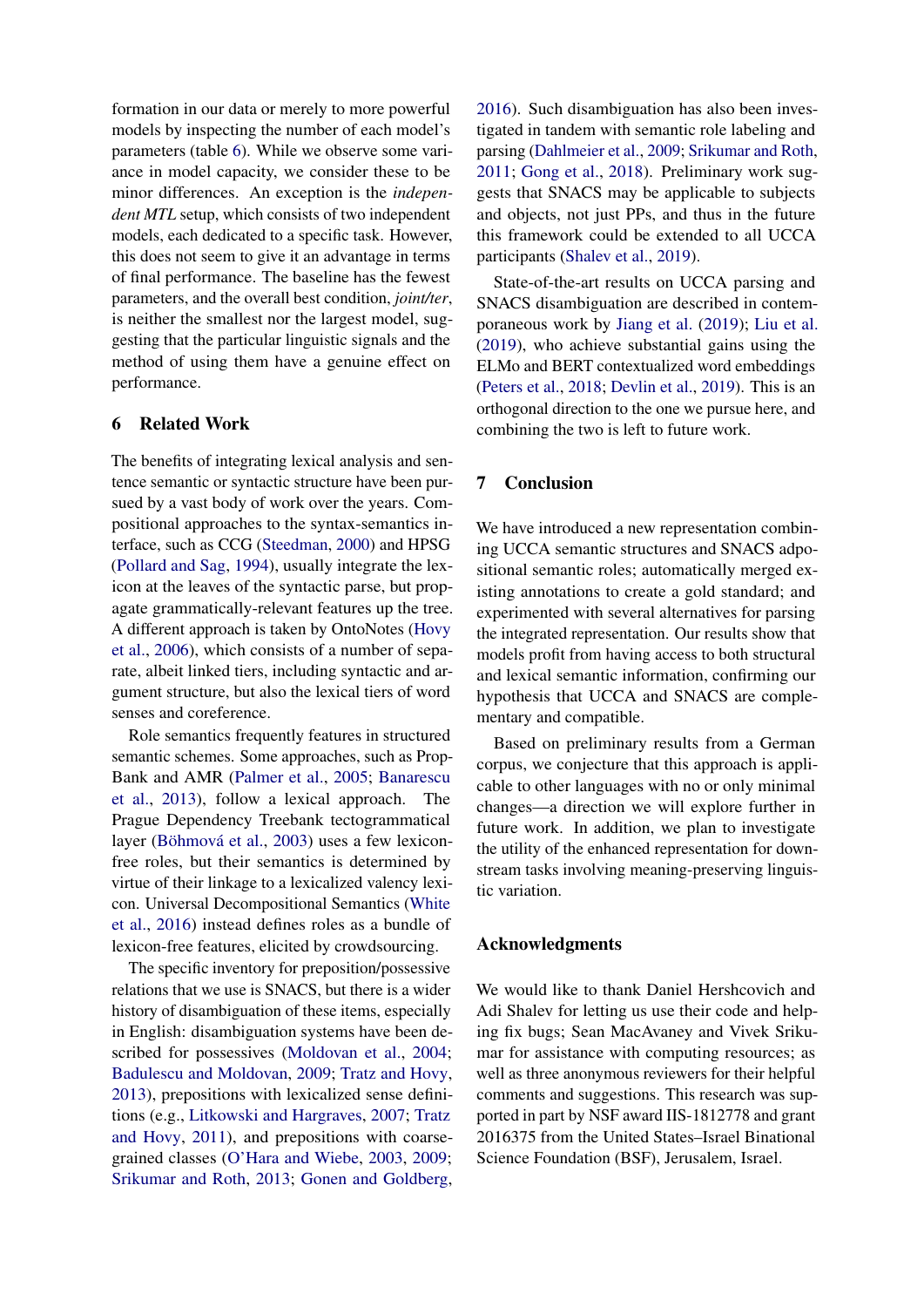#### References

- <span id="page-9-0"></span>Omri Abend and Ari Rappoport. 2013. [Universal Con](http://www.aclweb.org/anthology/P13-1023)[ceptual Cognitive Annotation \(UCCA\).](http://www.aclweb.org/anthology/P13-1023) In *Proc. of ACL*, pages 228–238, Sofia, Bulgaria.
- <span id="page-9-3"></span>Omri Abend and Ari Rappoport. 2017. [The state of](http://aclweb.org/anthology/P17-1008) [the art in semantic representation.](http://aclweb.org/anthology/P17-1008) In *Proc. of ACL*, pages 77–89, Vancouver, Canada.
- <span id="page-9-18"></span>Adriana Badulescu and Dan Moldovan. 2009. [A Se](https://www.cambridge.org/core/journals/natural-language-engineering/article/semantic-scattering-model-for-the-automatic-interpretation-of-english-genitives/577DD6FEB5840BCE509ED98C4219F722)[mantic Scattering model for the automatic interpre](https://www.cambridge.org/core/journals/natural-language-engineering/article/semantic-scattering-model-for-the-automatic-interpretation-of-english-genitives/577DD6FEB5840BCE509ED98C4219F722)[tation of English genitives.](https://www.cambridge.org/core/journals/natural-language-engineering/article/semantic-scattering-model-for-the-automatic-interpretation-of-english-genitives/577DD6FEB5840BCE509ED98C4219F722) *Natural Language Engineering*, 15(2):215–239.
- <span id="page-9-2"></span>Laura Banarescu, Claire Bonial, Shu Cai, Madalina Georgescu, Kira Griffitt, Ulf Hermjakob, Kevin Knight, Philipp Koehn, Martha Palmer, and Nathan Schneider. 2013. [Abstract Meaning Representation](http://www.aclweb.org/anthology/W13-2322) [for sembanking.](http://www.aclweb.org/anthology/W13-2322) In *Proc. of the 7th Linguistic Annotation Workshop and Interoperability with Discourse*, pages 178–186, Sofia, Bulgaria.
- <span id="page-9-10"></span>Ann Bies, Justin Mott, Colin Warner, and Seth Kulick. 2012. [English Web Treebank.](http://www.ldc.upenn.edu/Catalog/catalogEntry.jsp?catalogId=LDC2012T13) Technical Report LDC2012T13, Linguistic Data Consortium, Philadelphia, PA.
- <span id="page-9-5"></span>Alexandra Birch, Omri Abend, Ondřej Bojar, and Barry Haddow. 2016. [HUME: Human UCCA](https://aclweb.org/anthology/D16-1134)[based evaluation of machine translation.](https://aclweb.org/anthology/D16-1134) In *Proc. of EMNLP*, pages 1264–1274, Austin, Texas.
- <span id="page-9-1"></span>Alena Böhmová, Jan Hajič, Eva Hajičová, and Barbora Hladká. 2003. [The Prague Dependency Treebank:](https://doi.org/10.1007/978-94-010-0201-1_7) [A three-level annotation scenario.](https://doi.org/10.1007/978-94-010-0201-1_7) In Anne Abeillé, editor, *Treebanks: Building and Using Parsed Corpora*, Text, Speech and Language Technology, pages 103–127. Springer Netherlands, Dordrecht.
- <span id="page-9-16"></span>Rich Caruana. 1997. [Multitask Learning.](https://doi.org/10.1023/A:1007379606734) *Machine Learning*, 28(1):41–75.
- <span id="page-9-6"></span>Leshem Choshen and Omri Abend. 2018. [Reference](http://aclweb.org/anthology/N18-2020)[less measure of faithfulness for grammatical error](http://aclweb.org/anthology/N18-2020) [correction.](http://aclweb.org/anthology/N18-2020) In *Proc. of NAACL-HLT*, pages 124–129, New Orleans, Louisiana.
- <span id="page-9-21"></span>Daniel Dahlmeier, Hwee Tou Ng, and Tanja Schultz. 2009. [Joint learning of preposition senses and se](http://www.aclweb.org/anthology/D09-1047)[mantic roles of prepositional phrases.](http://www.aclweb.org/anthology/D09-1047) In *Proc. of EMNLP*, pages 450–458, Suntec, Singapore.
- <span id="page-9-24"></span>Jacob Devlin, Ming-Wei Chang, Kenton Lee, and Kristina Toutanova. 2019. BERT: Pre-training of deep bidirectional transformers for language understanding. In *Proc. of NAACL-HLT*.
- <span id="page-9-4"></span>Robert M. W. Dixon. 2010/2012. *Basic Linguistic Theory*. Oxford University Press.
- <span id="page-9-9"></span>Charles J. Fillmore and Collin Baker. 2009. [A frames](http://lingo.stanford.edu/sag/papers/Fillmore-Baker-2011.pdf) [approach to semantic analysis.](http://lingo.stanford.edu/sag/papers/Fillmore-Baker-2011.pdf) In Bernd Heine and Heiko Narrog, editors, *The Oxford Handbook of Linguistic Analysis*, pages 791–816. Oxford University Press, Oxford, UK.
- <span id="page-9-20"></span>Hila Gonen and Yoav Goldberg. 2016. [Semi super](http://aclweb.org/anthology/C16-1256)[vised preposition-sense disambiguation using multi](http://aclweb.org/anthology/C16-1256)[lingual data.](http://aclweb.org/anthology/C16-1256) In *Proc. of COLING*, pages 2718–2729, Osaka, Japan.
- <span id="page-9-22"></span>Hongyu Gong, Suma Bhat, and Pramod Viswanath. 2018. [Embedding syntax and semantics of preposi](http://aclweb.org/anthology/N18-1082)[tions via tensor decomposition.](http://aclweb.org/anthology/N18-1082) In *Proc. of NAACL-HLT*, pages 896–906, New Orleans, Louisiana.
- <span id="page-9-12"></span>Daniel Hershcovich, Omri Abend, and Ari Rappoport. 2017. [A transition-based directed acyclic graph](http://aclweb.org/anthology/P17-1104) [parser for UCCA.](http://aclweb.org/anthology/P17-1104) In *Proc. of ACL*, pages 1127– 1138, Vancouver, Canada.
- <span id="page-9-13"></span>Daniel Hershcovich, Omri Abend, and Ari Rappoport. 2018. [Multitask parsing across semantic representa](http://aclweb.org/anthology/P18-1035)[tions.](http://aclweb.org/anthology/P18-1035) In *Proc. of ACL*, pages 373–385, Melbourne, Australia.
- <span id="page-9-11"></span>Daniel Hershcovich, Omri Abend, and Ari Rappoport. 2019a. [Content differences in syntactic and seman](https://www.aclweb.org/anthology/N19-1047)[tic representation.](https://www.aclweb.org/anthology/N19-1047) In *Proc. of NAACL-HLT*, pages 478–488, Minneapolis, Minnesota.
- <span id="page-9-14"></span>Daniel Hershcovich, Zohar Aizenbud, Leshem Choshen, Elior Sulem, Ari Rappoport, and Omri [SemEval-2019 Task 1: Cross](https://www.aclweb.org/anthology/S19-2001)[lingual Semantic Parsing with UCCA.](https://www.aclweb.org/anthology/S19-2001) In *Proc. of SemEval*, pages 1–10, Minneapolis, Minnesota, USA.
- <span id="page-9-17"></span>Eduard Hovy, Mitchell Marcus, Martha Palmer, Lance Ramshaw, and Ralph Weischedel. 2006. [OntoNotes:](http://www.aclweb.org/anthology/N06-2015) [the 90% solution.](http://www.aclweb.org/anthology/N06-2015) In *Proc. of HLT-NAACL*, pages 57–60, New York City, USA.
- <span id="page-9-7"></span>Jena D. Hwang, Archna Bhatia, Na-Rae Han, Tim O'Gorman, Vivek Srikumar, and Nathan Schneider. 2017. [Double trouble: the problem of construal](http://www.aclweb.org/anthology/S17-1022) [in semantic annotation of adpositions.](http://www.aclweb.org/anthology/S17-1022) In *Proc. of \*SEM*, pages 178–188, Vancouver, Canada.
- <span id="page-9-23"></span>Wei Jiang, Zhenghua Li, Yu Zhang, and Min Zhang. 2019. [HLT@SUDA at SemEval-2019 Task 1:](https://www.aclweb.org/anthology/S19-2002) [UCCA graph parsing as constituent tree parsing.](https://www.aclweb.org/anthology/S19-2002) In *Proc. of SemEval*, pages 11–15, Minneapolis, Minnesota, USA.
- <span id="page-9-15"></span>Eliyahu Kiperwasser and Yoav Goldberg. 2016. [Sim](https://www.aclweb.org/anthology/Q16-1023)[ple and accurate dependency parsing using bidirec](https://www.aclweb.org/anthology/Q16-1023)[tional LSTM feature representations.](https://www.aclweb.org/anthology/Q16-1023) *Transactions of the Association for Computational Linguistics*, 4:313–327.
- <span id="page-9-8"></span>Karin Kipper, Anna Korhonen, Neville Ryant, and Martha Palmer. 2008. [A large-scale classification of](http://link.springer.com/article/10.1007/s10579-007-9048-2) [English verbs.](http://link.springer.com/article/10.1007/s10579-007-9048-2) *Language Resources and Evaluation*, 42(1):21–40.
- <span id="page-9-19"></span>Ken Litkowski and Orin Hargraves. 2007. [SemEval-](http://www.aclweb.org/anthology/S07-1005)[2007 Task 06: Word-Sense Disambiguation of](http://www.aclweb.org/anthology/S07-1005) [Prepositions.](http://www.aclweb.org/anthology/S07-1005) In *Proc. of SemEval*, pages 24–29, Prague, Czech Republic.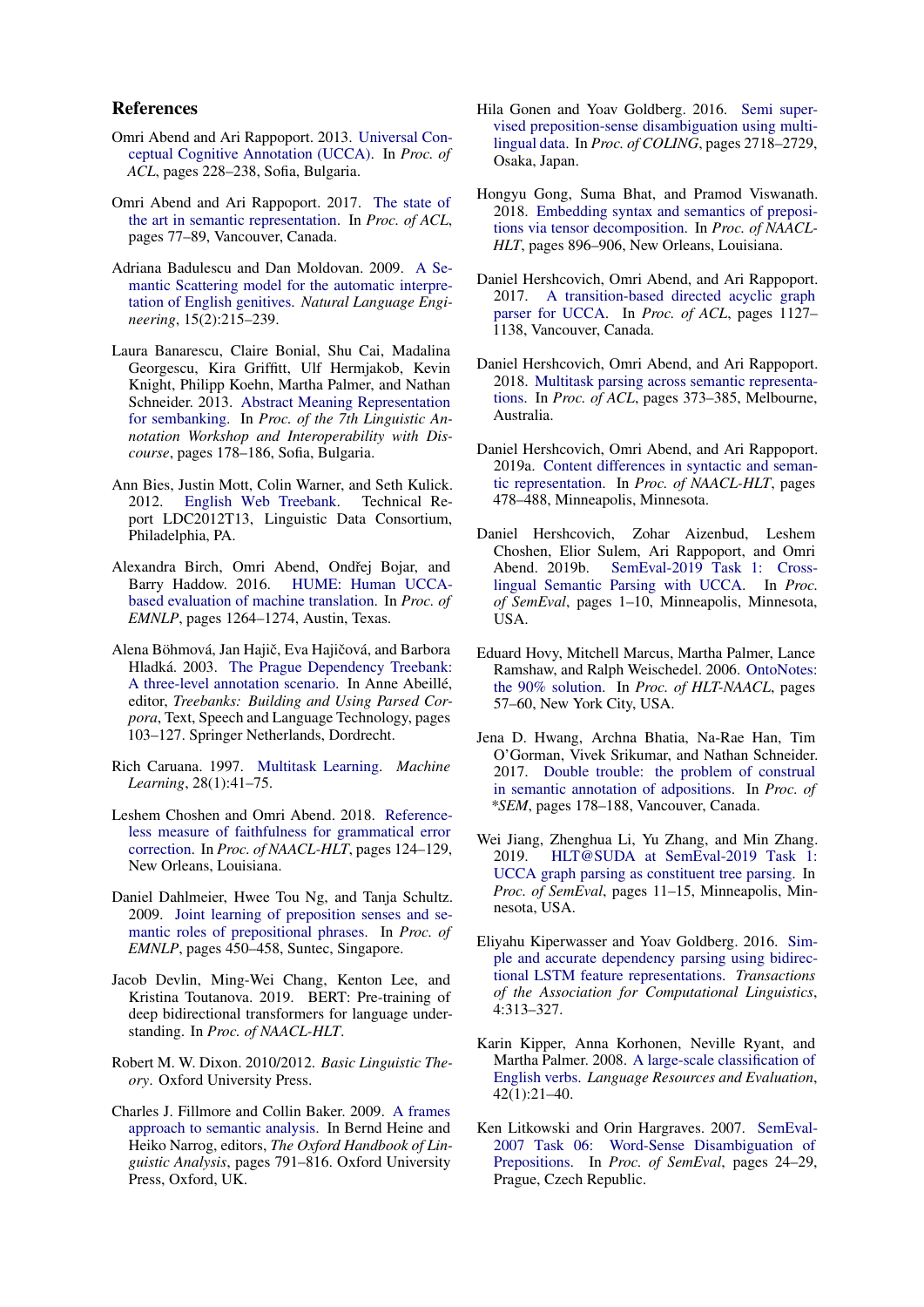- <span id="page-10-22"></span>Nelson F. Liu, Matt Gardner, Yonatan Belinkov, Matthew E. Peters, and Noah A. Smith. 2019. [Lin](https://www.aclweb.org/anthology/N19-1112)[guistic knowledge and transferability of contextual](https://www.aclweb.org/anthology/N19-1112) [representations.](https://www.aclweb.org/anthology/N19-1112) In *Proc. of NAACL-HLT*, pages 1073–1094, Minneapolis, Minnesota.
- <span id="page-10-14"></span>Dan Moldovan, Adriana Badulescu, Marta Tatu, Daniel Antohe, and Roxana Girju. 2004. [Models for the](http://aclweb.org/anthology/W04-2609) [semantic classification of noun phrases.](http://aclweb.org/anthology/W04-2609) In *HLT-NAACL 2004: Workshop on Computational Lexical Semantics*, pages 60–67, Boston, Massachusetts, USA.
- <span id="page-10-8"></span>Joakim Nivre, Marie-Catherine de Marneffe, Filip Ginter, Yoav Goldberg, Jan Hajič, Christopher D. Manning, Ryan McDonald, Slav Petrov, Sampo Pyysalo, Natalia Silveira, Reut Tsarfaty, and Daniel Zeman. 2016. [Universal Dependencies v1: a multilingual](http://www.lrec-conf.org/proceedings/lrec2016/pdf/348_Paper.pdf) [treebank collection.](http://www.lrec-conf.org/proceedings/lrec2016/pdf/348_Paper.pdf) In *Proc. of LREC*, pages 1659– 1666, Portorož, Slovenia.
- <span id="page-10-1"></span>Stephan Oepen, Marco Kuhlmann, Yusuke Miyao, Daniel Zeman, Silvie Cinková, Dan Flickinger, Jan Hajič, and Zdeňka Urešová. 2015. [SemEval 2015](https://aclweb.org/anthology/S15-2153) [Task 18: Broad-Coverage Semantic Dependency](https://aclweb.org/anthology/S15-2153) [Parsing.](https://aclweb.org/anthology/S15-2153) In *Proc. of SemEval*, pages 915–926, Denver, Colorado.
- <span id="page-10-17"></span>Tom O'Hara and Janyce Wiebe. 2003. [Preposition se](http://www.aclweb.org/anthology/W03-0411)[mantic classification via Treebank and FrameNet.](http://www.aclweb.org/anthology/W03-0411) In *Proc. of CoNLL*, pages 79–86, Edmonton, Canada.
- <span id="page-10-18"></span>Tom O'Hara and Janyce Wiebe. 2009. [Exploiting se](http://www.aclweb.org/anthology/J09-2002)[mantic role resources for preposition disambigua](http://www.aclweb.org/anthology/J09-2002)[tion.](http://www.aclweb.org/anthology/J09-2002) *Computational Linguistics*, 35(2):151–184.
- <span id="page-10-7"></span>Martha Palmer, Daniel Gildea, and Paul Kingsbury. 2005. [The Proposition Bank: an annotated cor](http://dx.doi.org/10.1162/0891201053630264)[pus of semantic roles.](http://dx.doi.org/10.1162/0891201053630264) *Computational Linguistics*, 31(1):71–106.
- <span id="page-10-23"></span>Matthew Peters, Mark Neumann, Mohit Iyyer, Matt Gardner, Christopher Clark, Kenton Lee, and Luke Zettlemoyer. 2018. [Deep contextualized word rep](http://aclweb.org/anthology/N18-1202)[resentations.](http://aclweb.org/anthology/N18-1202) In *Proc. of NAACL-HLT*, pages 2227– 2237, New Orleans, Louisiana.
- <span id="page-10-13"></span>Carl Pollard and Ivan A. Sag. 1994. *Head-driven Phrase Structure Grammar*. University of Chicago Press.
- <span id="page-10-4"></span>Jakob Prange, Nathan Schneider, and Omri Abend. 2019. [Semantically constrained multilayer annota](https://www.aclweb.org/anthology/W19-3319)[tion: the case of coreference.](https://www.aclweb.org/anthology/W19-3319) In *Proc. of the First International Workshop on Designing Meaning Representations*, pages 164–176, Florence, Italy.
- <span id="page-10-10"></span>Sashank J. Reddi, Satyen Kale, and Sanjiv Kumar. 2018. [On the convergence of Adam and beyond.](https://openreview.net/forum?id=ryQu7f-RZ) In *Proc. of ICLR*, Vancouver, British Columbia, Canada.
- <span id="page-10-6"></span>Nathan Schneider, Jena D. Hwang, Archna Bhatia, Vivek Srikumar, Na-Rae Han, Tim O'Gorman, Sarah R. Moeller, Omri Abend, Adi Shalev, Austin Blodgett, and Jakob Prange. 2019. [Adposition](https://arxiv.org/abs/1704.02134v4)

[and Case Supersenses v2.3: Guidelines for English.](https://arxiv.org/abs/1704.02134v4) *arXiv:1704.02134v4 [cs]*.

- <span id="page-10-0"></span>Nathan Schneider, Jena D. Hwang, Vivek Srikumar, Jakob Prange, Austin Blodgett, Sarah R. Moeller, Aviram Stern, Adi Bitan, and Omri Abend. 2018. [Comprehensive supersense disambiguation of En](http://aclweb.org/anthology/P18-1018)[glish prepositions and possessives.](http://aclweb.org/anthology/P18-1018) In *Proc. of ACL*, pages 185–196, Melbourne, Australia.
- <span id="page-10-9"></span>Nathan Schneider and Noah A. Smith. 2015. [A corpus](http://www.aclweb.org/anthology/N15-1177) [and model integrating multiword expressions and su](http://www.aclweb.org/anthology/N15-1177)[persenses.](http://www.aclweb.org/anthology/N15-1177) In *Proc. of NAACL-HLT*, pages 1537– 1547, Denver, Colorado.
- <span id="page-10-21"></span>Adi Shalev, Jena D. Hwang, Nathan Schneider, Vivek Srikumar, Omri Abend, and Ari Rappoport. 2019. [Preparing SNACS for subjects and objects.](https://www.aclweb.org/anthology/W19-3316) In *Proc. of the First International Workshop on Designing Meaning Representations*, pages 141–147, Florence, Italy.
- <span id="page-10-20"></span>Vivek Srikumar and Dan Roth. 2011. [A joint model](http://www.aclweb.org/anthology/D11-1012) [for extended semantic role labeling.](http://www.aclweb.org/anthology/D11-1012) In *Proc. of EMNLP*, pages 129–139, Edinburgh, Scotland, UK.
- <span id="page-10-19"></span>Vivek Srikumar and Dan Roth. 2013. [Modeling se](https://www.aclweb.org/anthology/Q13-1019)[mantic relations expressed by prepositions.](https://www.aclweb.org/anthology/Q13-1019) *Transactions of the Association for Computational Linguistics*, 1:231–242.
- <span id="page-10-12"></span>Mark Steedman. 2000. *The Syntatic Process*. MIT Press, Cambridge, MA.
- <span id="page-10-2"></span>Elior Sulem, Omri Abend, and Ari Rappoport. 2015. [Conceptual annotations preserve structure across](http://www.aclweb.org/anthology/W15-3502) [translations: a French-English case study.](http://www.aclweb.org/anthology/W15-3502) In *Proc. of the 1st Workshop on Semantics-Driven Statistical Machine Translation (S2MT 2015)*, pages 11–22, Beijing, China.
- <span id="page-10-5"></span>Elior Sulem, Omri Abend, and Ari Rappoport. 2018a. [Semantic structural evaluation for text simplification.](http://aclweb.org/anthology/N18-1063) In *Proc. of NAACL-HLT*, pages 685–696, New Orleans, Louisiana.
- <span id="page-10-3"></span>Elior Sulem, Omri Abend, and Ari Rappoport. 2018b. [Simple and effective text simplification using seman](http://aclweb.org/anthology/P18-1016)[tic and neural methods.](http://aclweb.org/anthology/P18-1016) In *Proc. of ACL*, pages 162– 173, Melbourne, Australia.
- <span id="page-10-11"></span>Swabha Swayamdipta, Sam Thomson, Kenton Lee, Luke Zettlemoyer, Chris Dyer, and Noah A. Smith. 2018. [Syntactic scaffolds for semantic structures.](http://aclweb.org/anthology/D18-1412) In *Proc. of EMNLP*, pages 3772–3782, Brussels, Belgium.
- <span id="page-10-16"></span>Stephen Tratz and Eduard Hovy. 2011. [A fast, ac](http://www.aclweb.org/anthology/D11-1116)[curate, non-projective, semantically-enriched parser.](http://www.aclweb.org/anthology/D11-1116) In *Proc. of EMNLP*, pages 1257–1268, Edinburgh, Scotland, UK.
- <span id="page-10-15"></span>Stephen Tratz and Eduard Hovy. 2013. [Automatic in](http://www.aclweb.org/anthology/P13-1037)[terpretation of the English possessive.](http://www.aclweb.org/anthology/P13-1037) In *Proc. of ACL*, pages 372–381, Sofia, Bulgaria.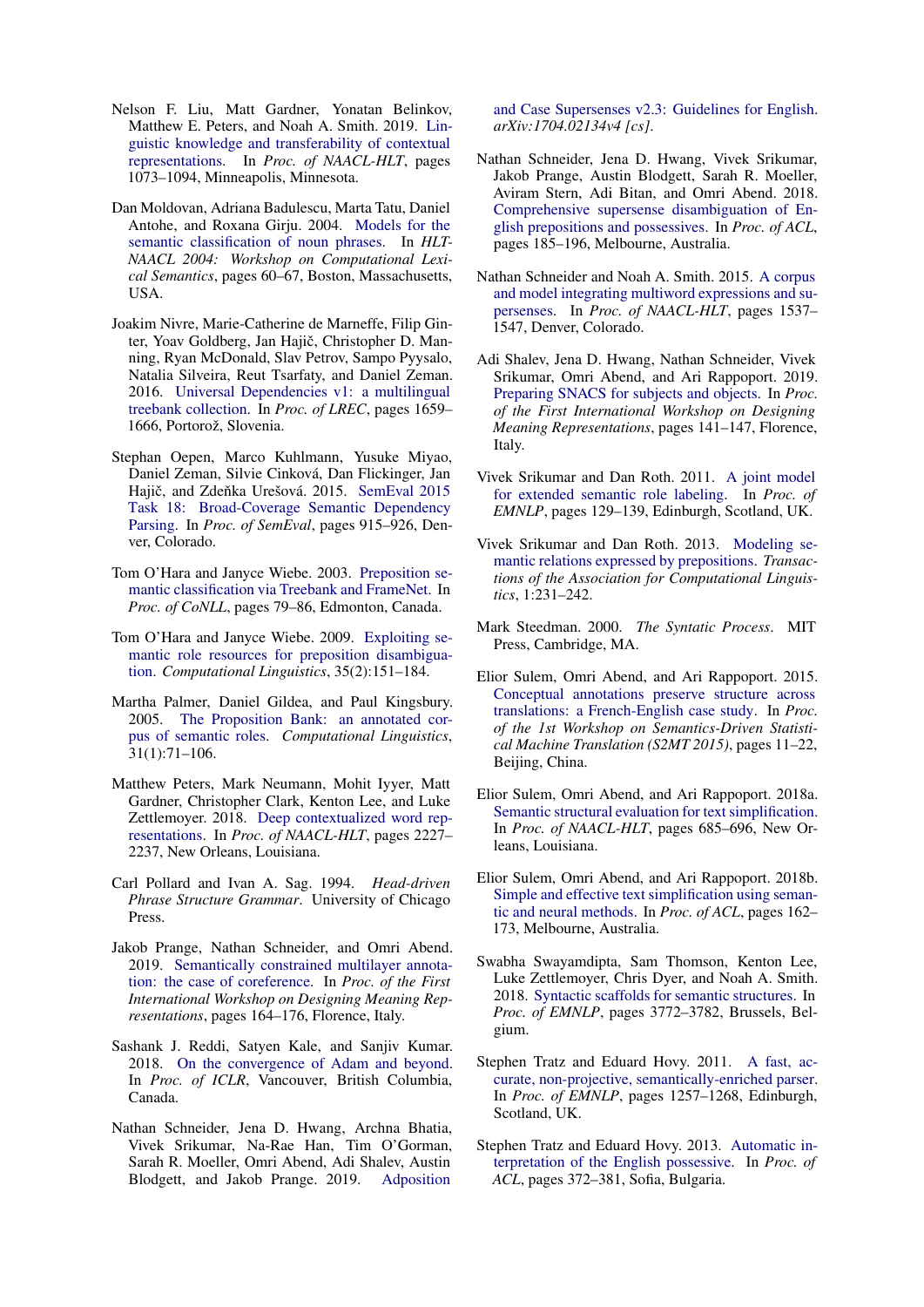- <span id="page-11-1"></span>Aaron Steven White, Drew Reisinger, Keisuke Sakaguchi, Tim Vieira, Sheng Zhang, Rachel Rudinger, Kyle Rawlins, and Benjamin Van Durme. 2016. [Uni](https://aclweb.org/anthology/D16-1177)[versal Decompositional Semantics on Universal De](https://aclweb.org/anthology/D16-1177)[pendencies.](https://aclweb.org/anthology/D16-1177) In *Proc. of EMNLP*, pages 1713–1723, Austin, Texas, USA.
- <span id="page-11-0"></span>Yilun Zhu, Yang Liu, Siyao Peng, Austin Blodgett, Yushi Zhao, and Nathan Schneider. 2019. [Adposi](https://scholarworks.umass.edu/scil/vol2/iss1/40)[tional supersenses for Mandarin Chinese.](https://scholarworks.umass.edu/scil/vol2/iss1/40) In *Proc. of SCiL*, volume 2, pages 334–337, New York, NY, USA.